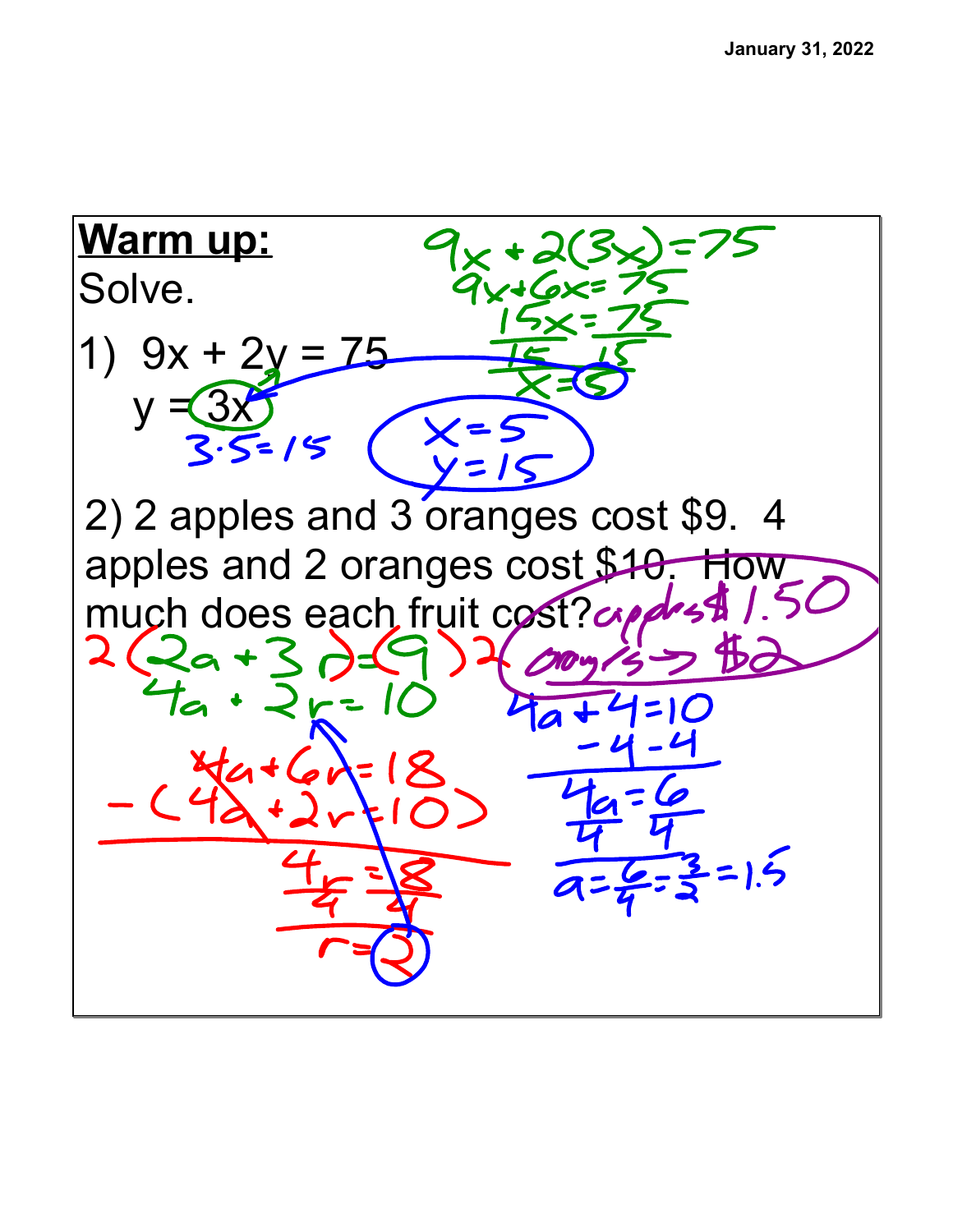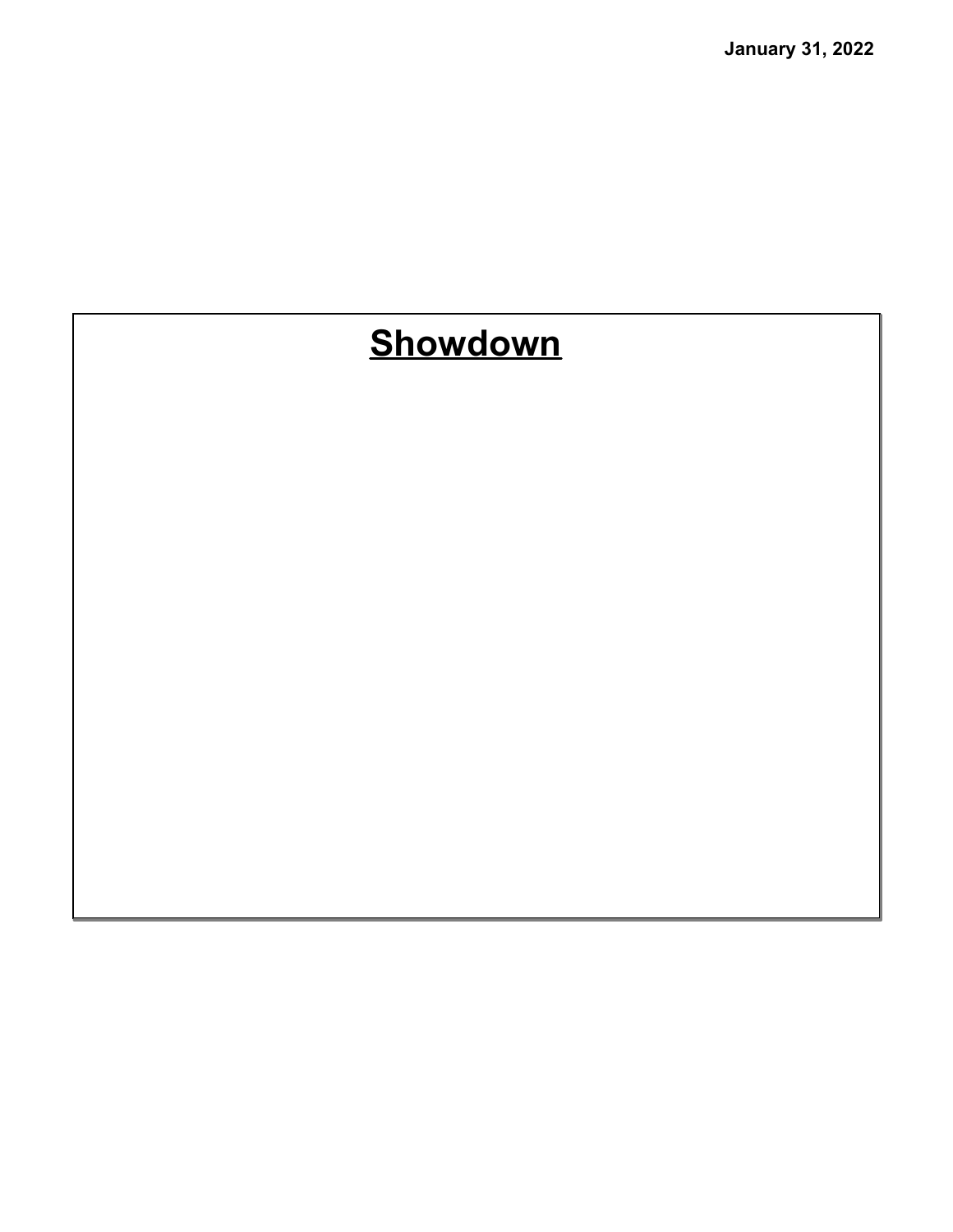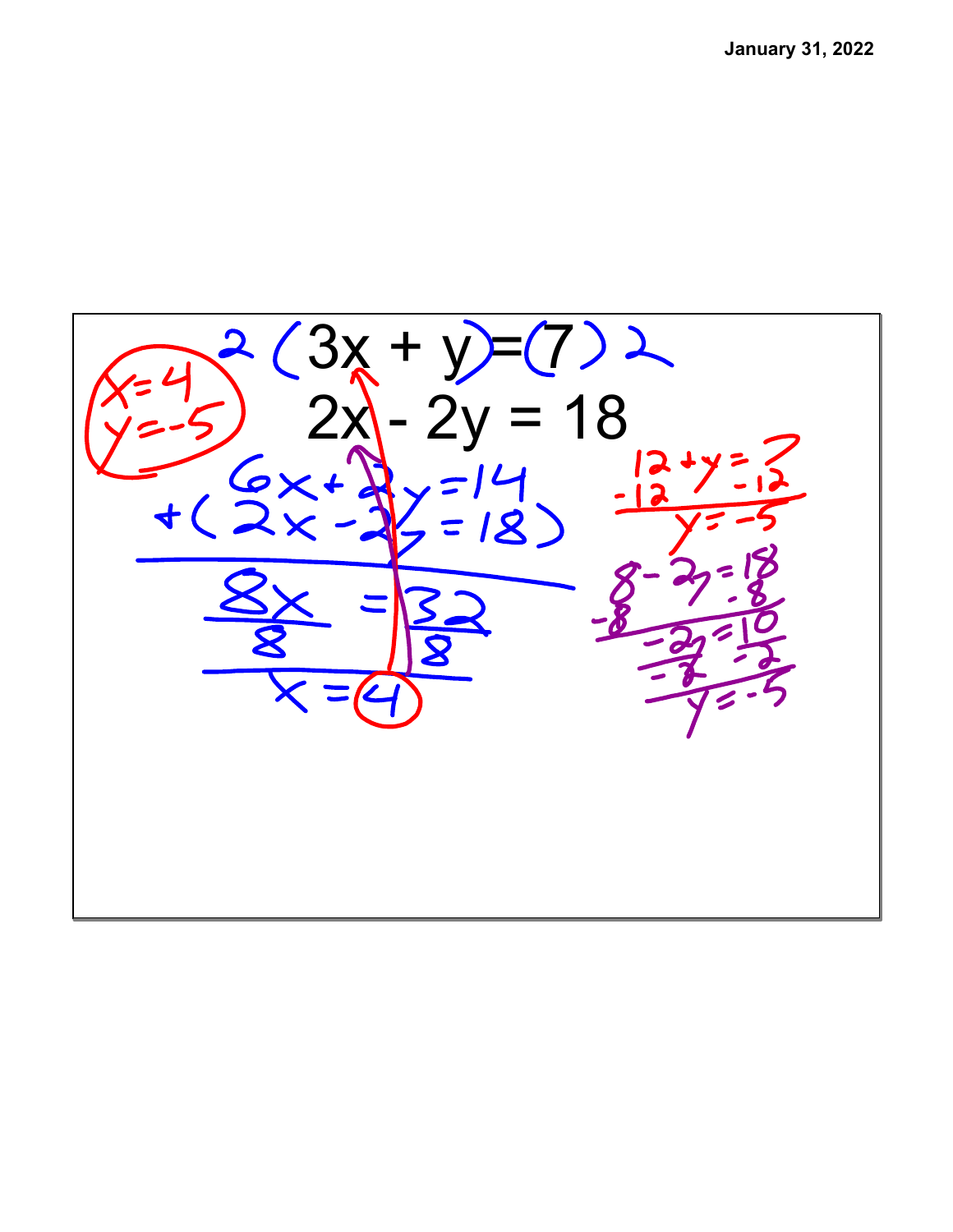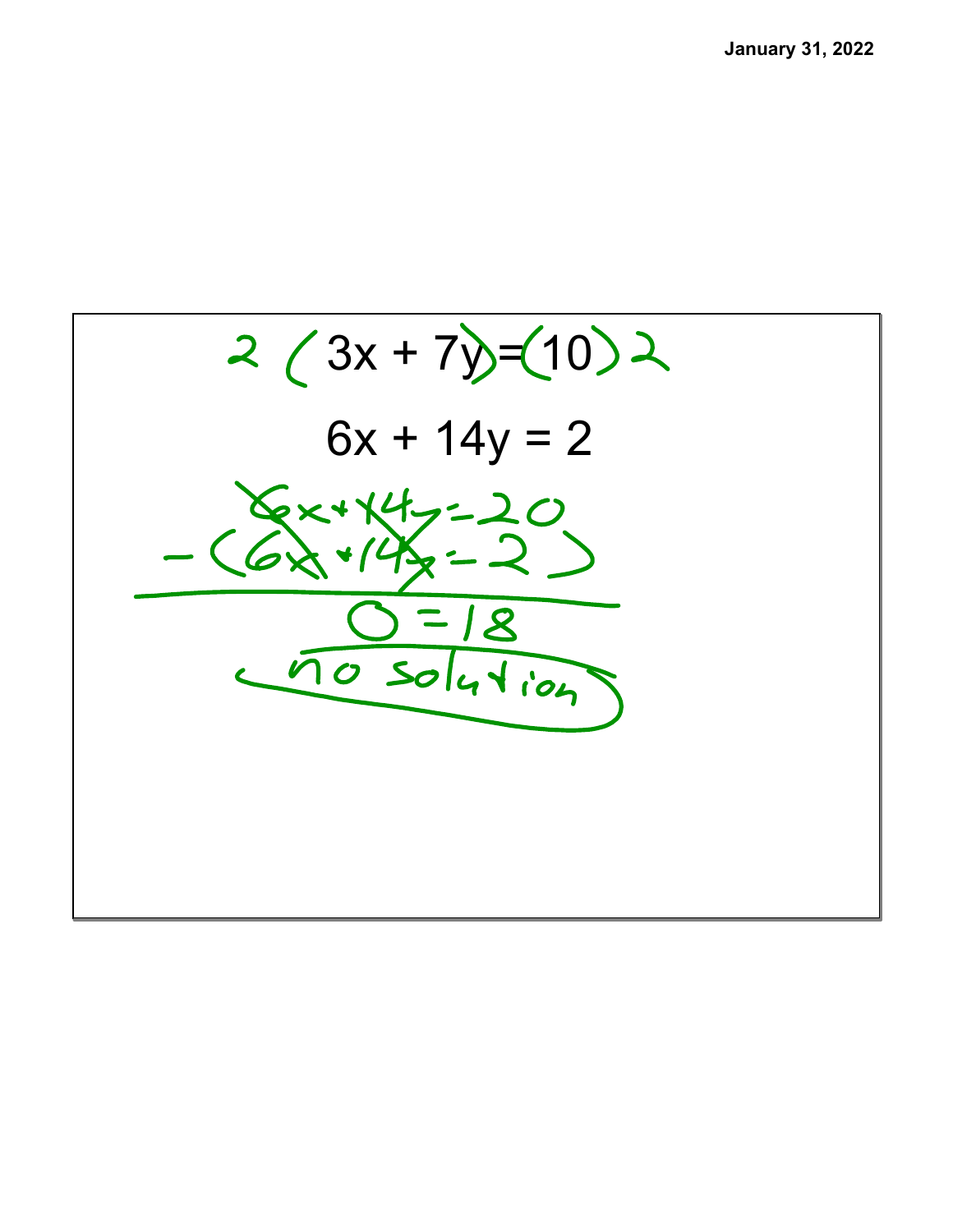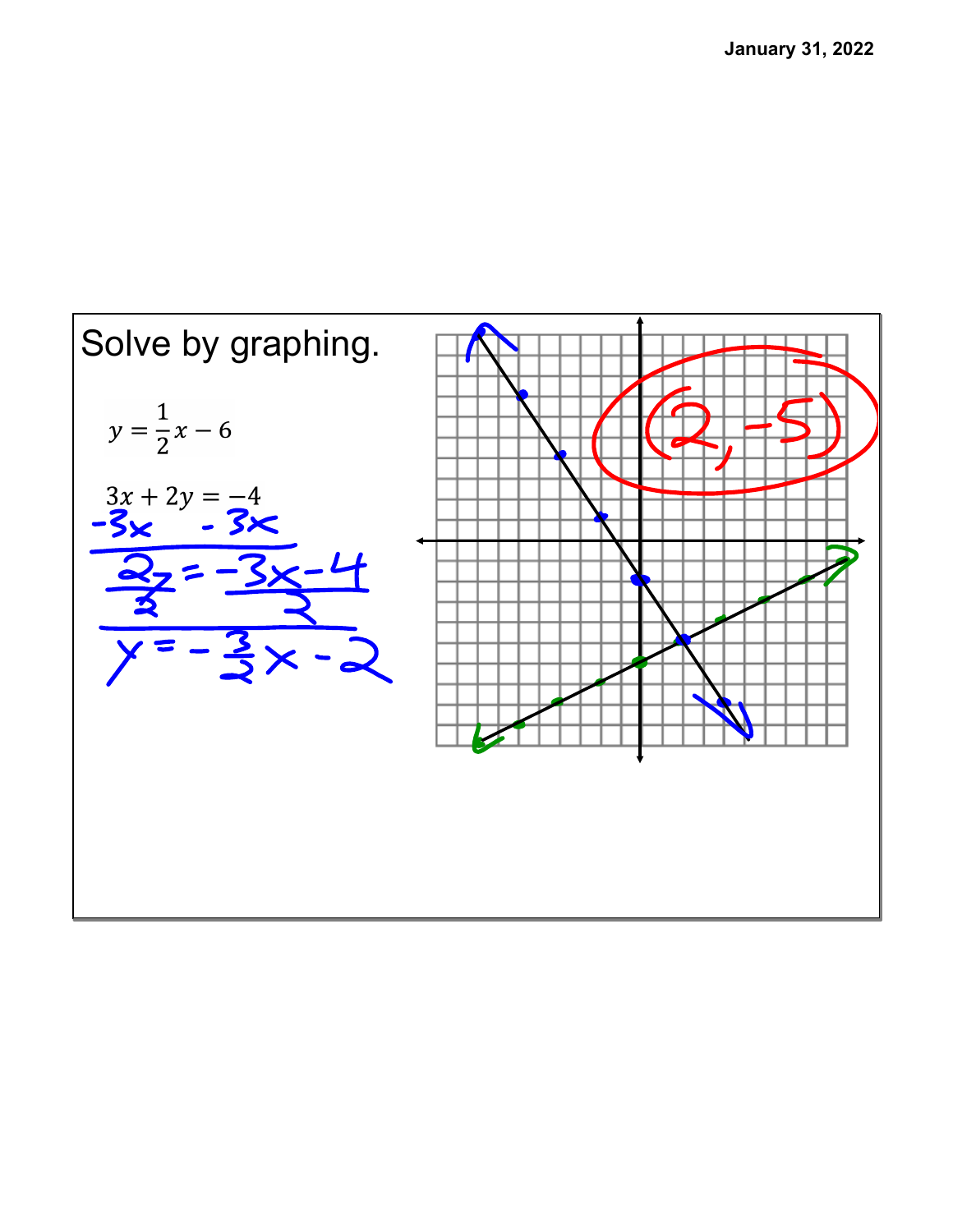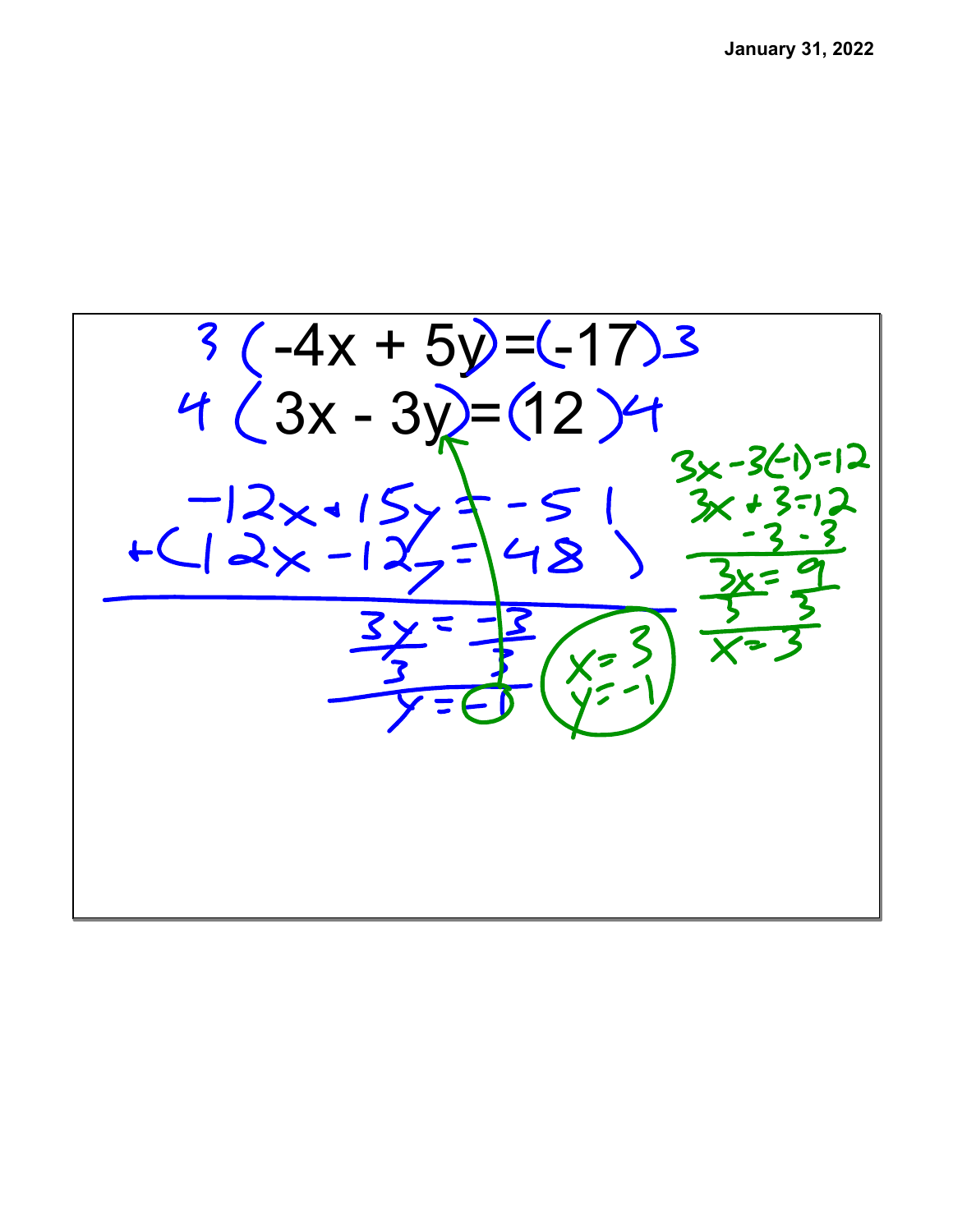## $2a - 5b = 45$  $b = 2a - 1$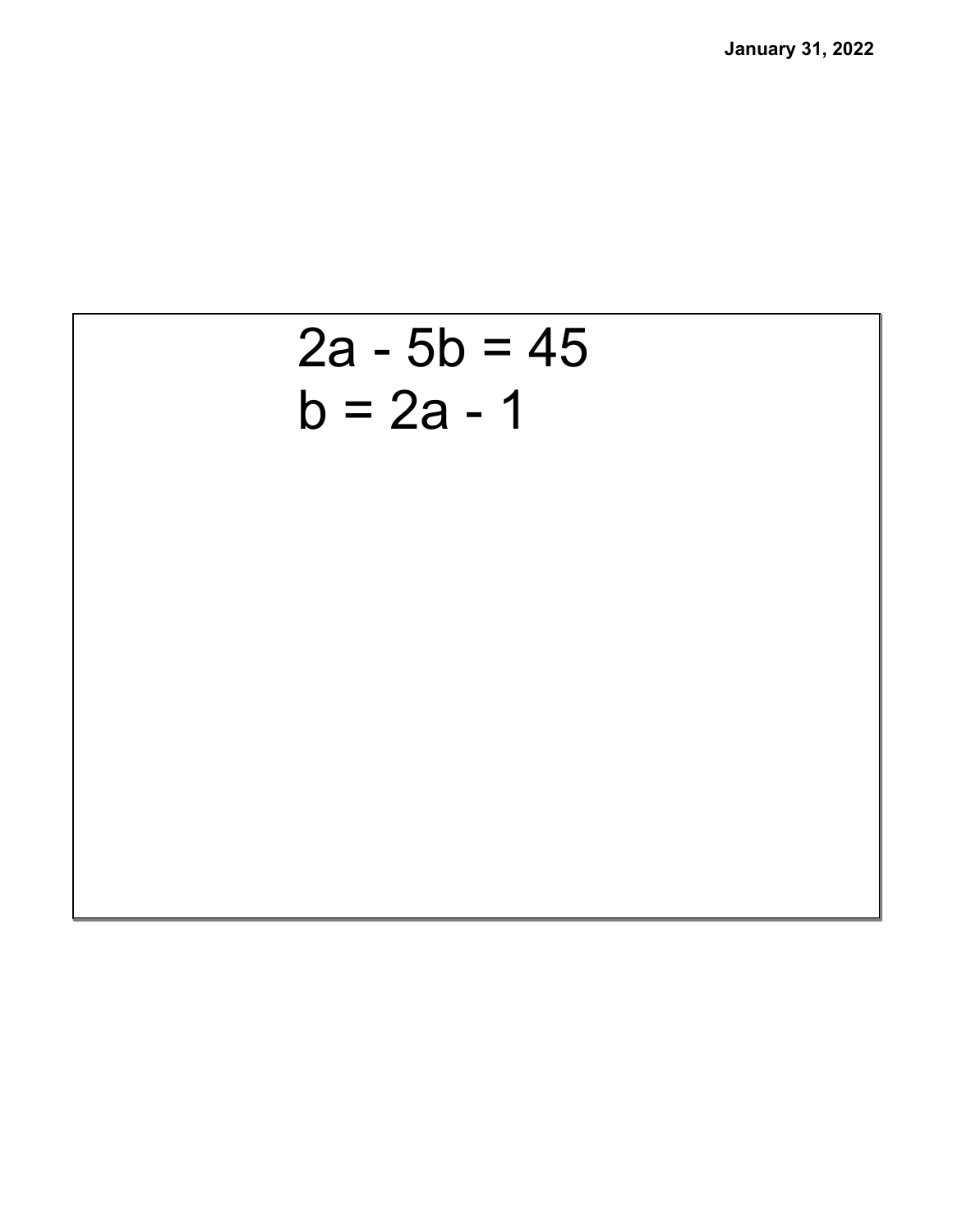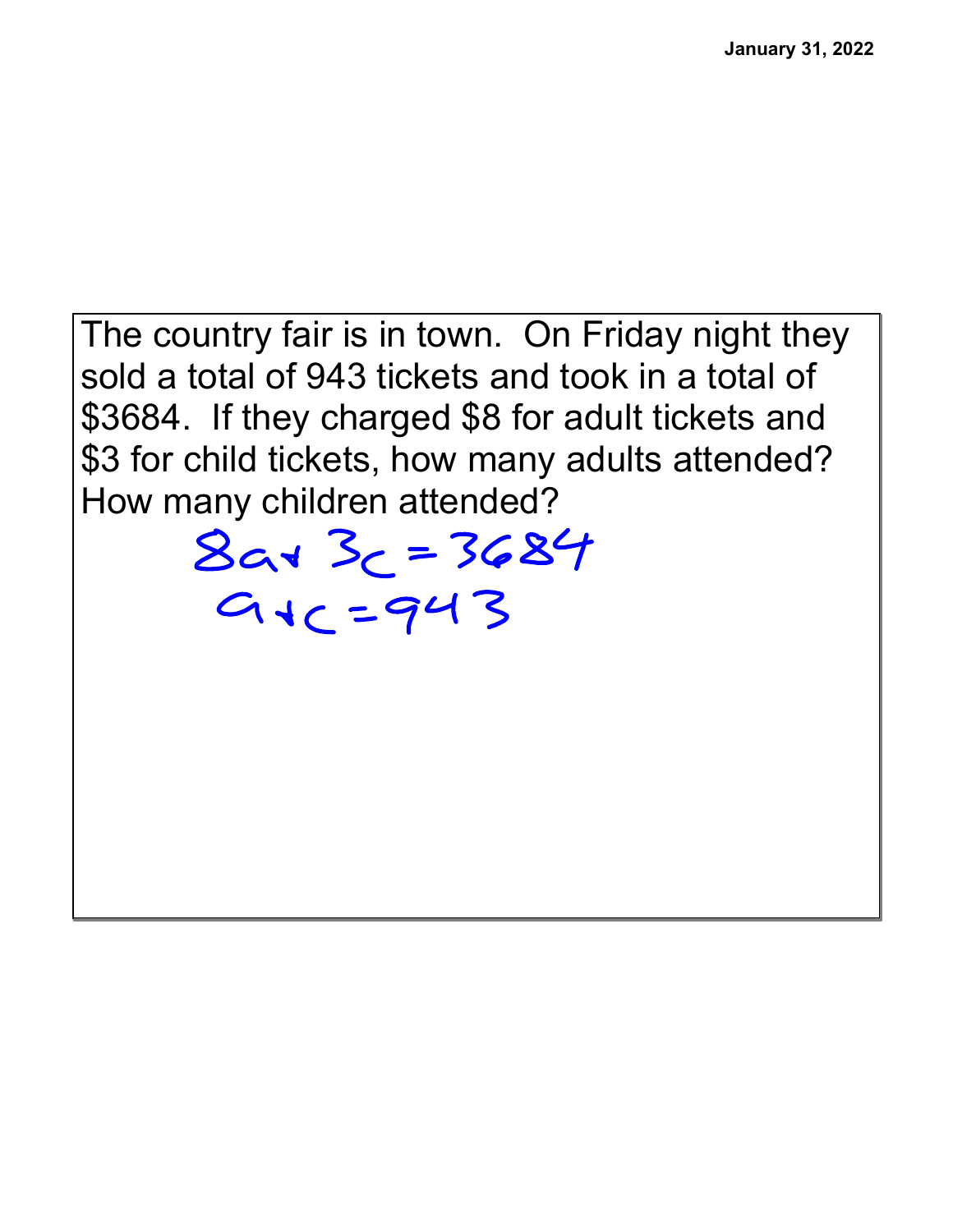On Elsa's farm, the number of cows is 3 more than the number of goats. If the total number of cows and goats is 47, how many of each animal does she have?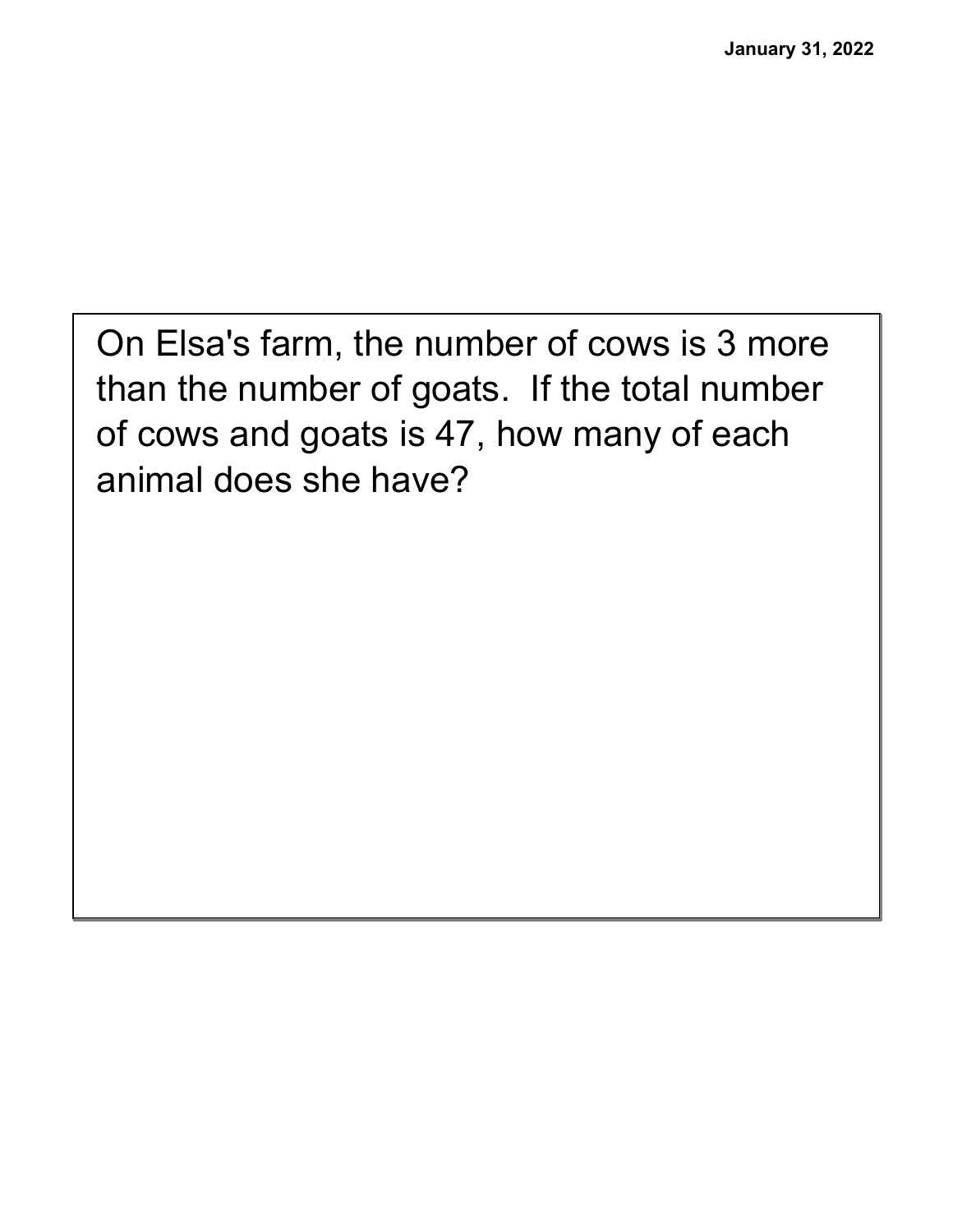![](_page_9_Figure_1.jpeg)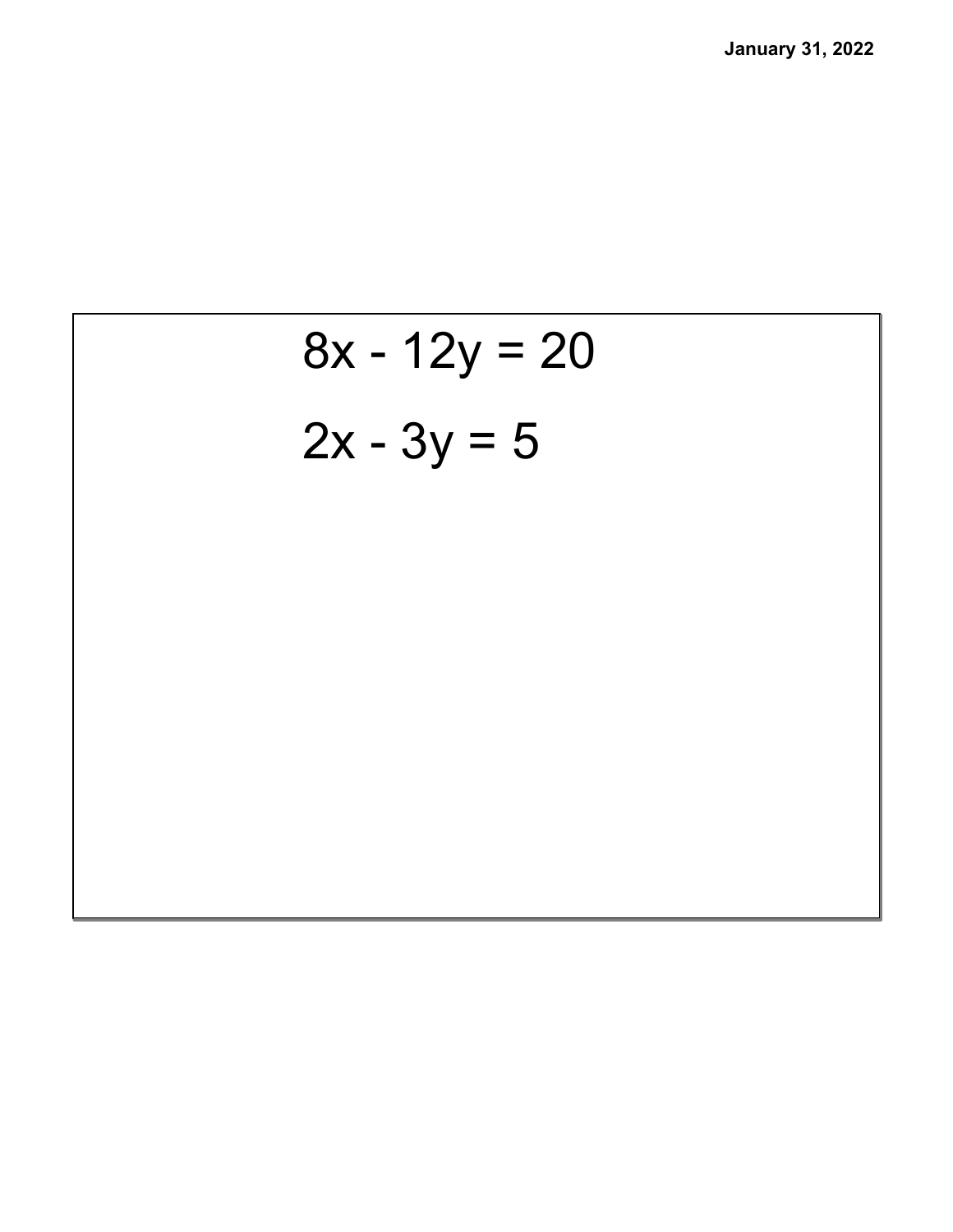## $c = 2d - 4$  $3c + 2d = 36$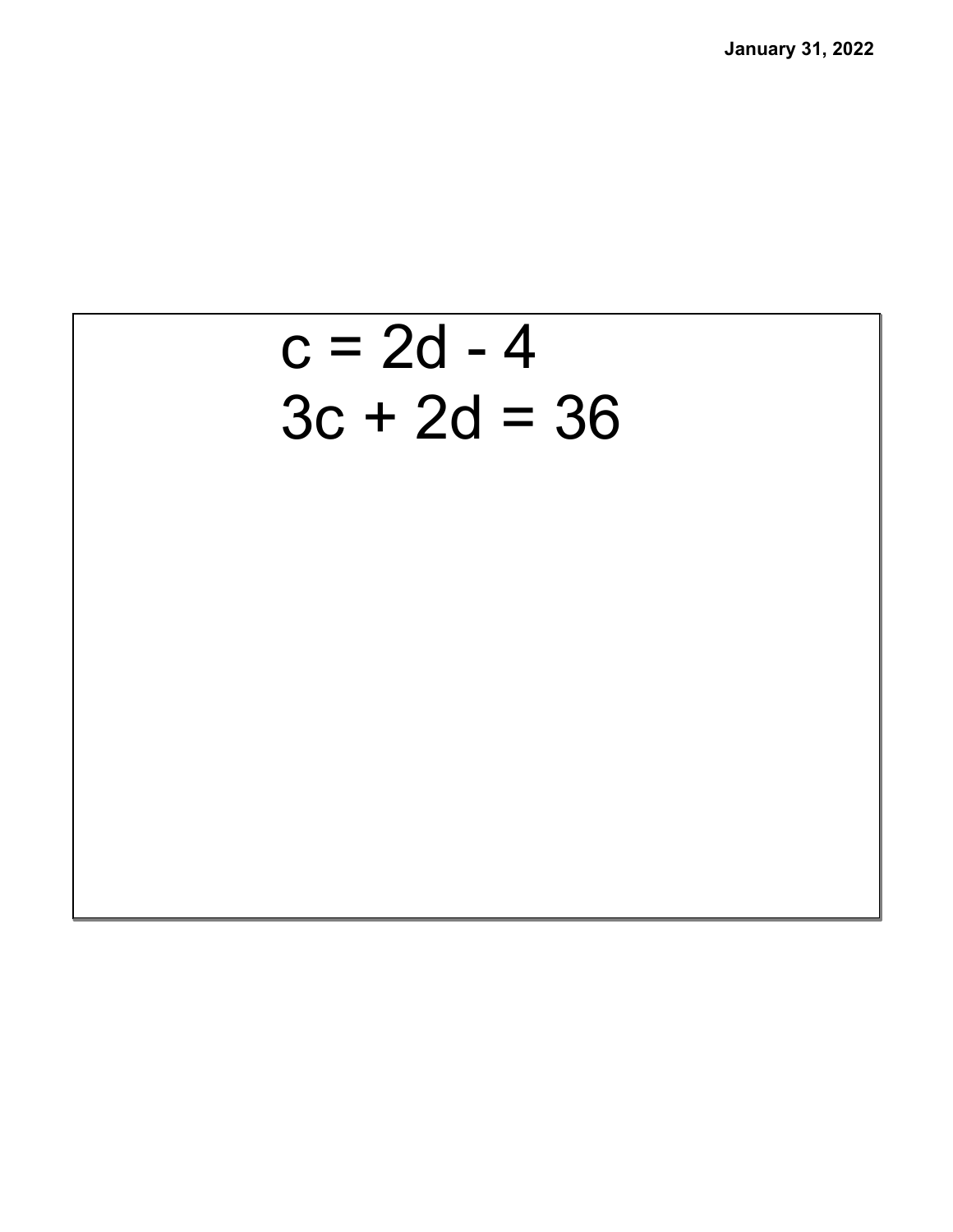![](_page_11_Figure_1.jpeg)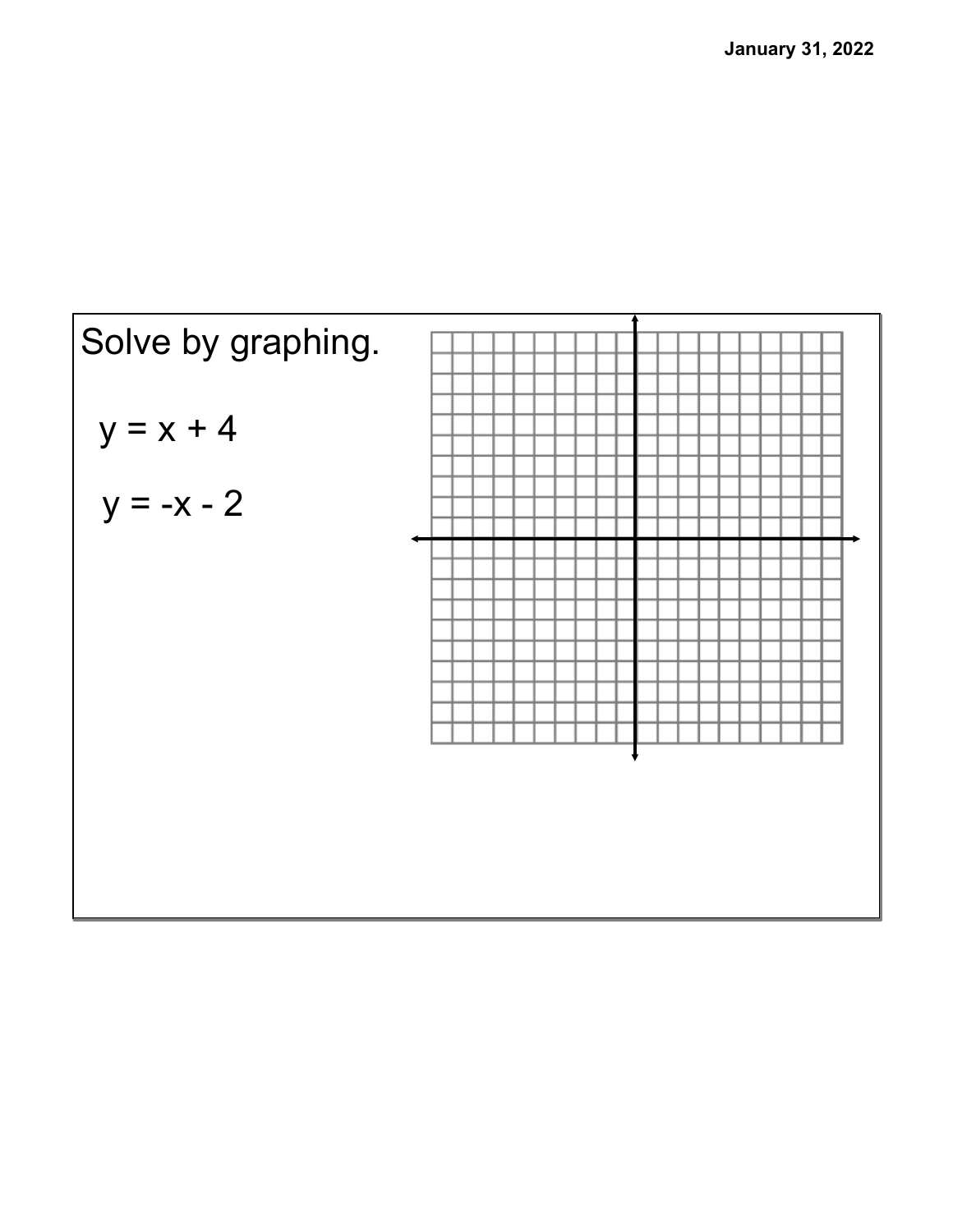Five candles and six pens cost fifty-four dollars. Three candles and seven pens cost forty-six dollars. How much does each item cost?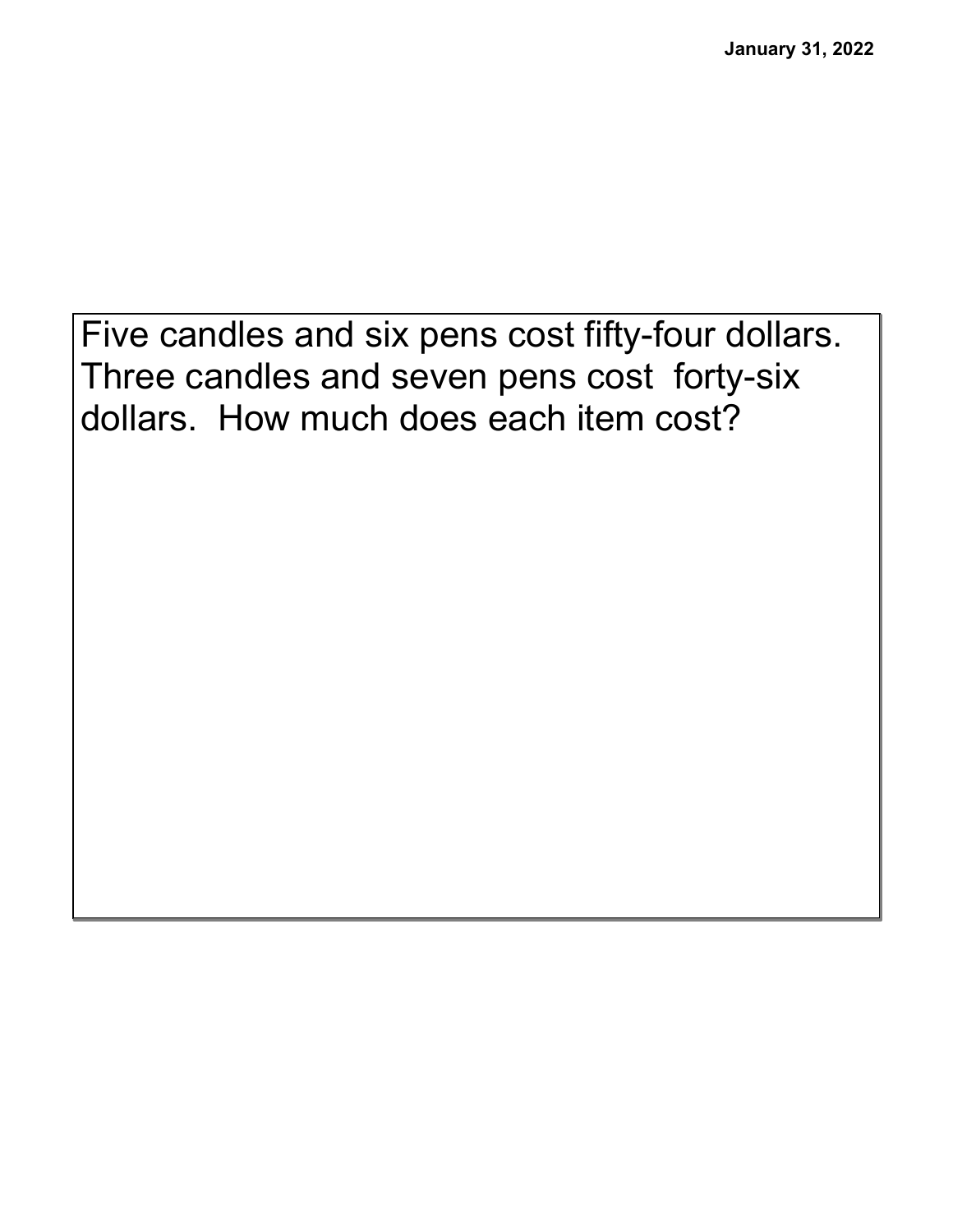![](_page_13_Figure_1.jpeg)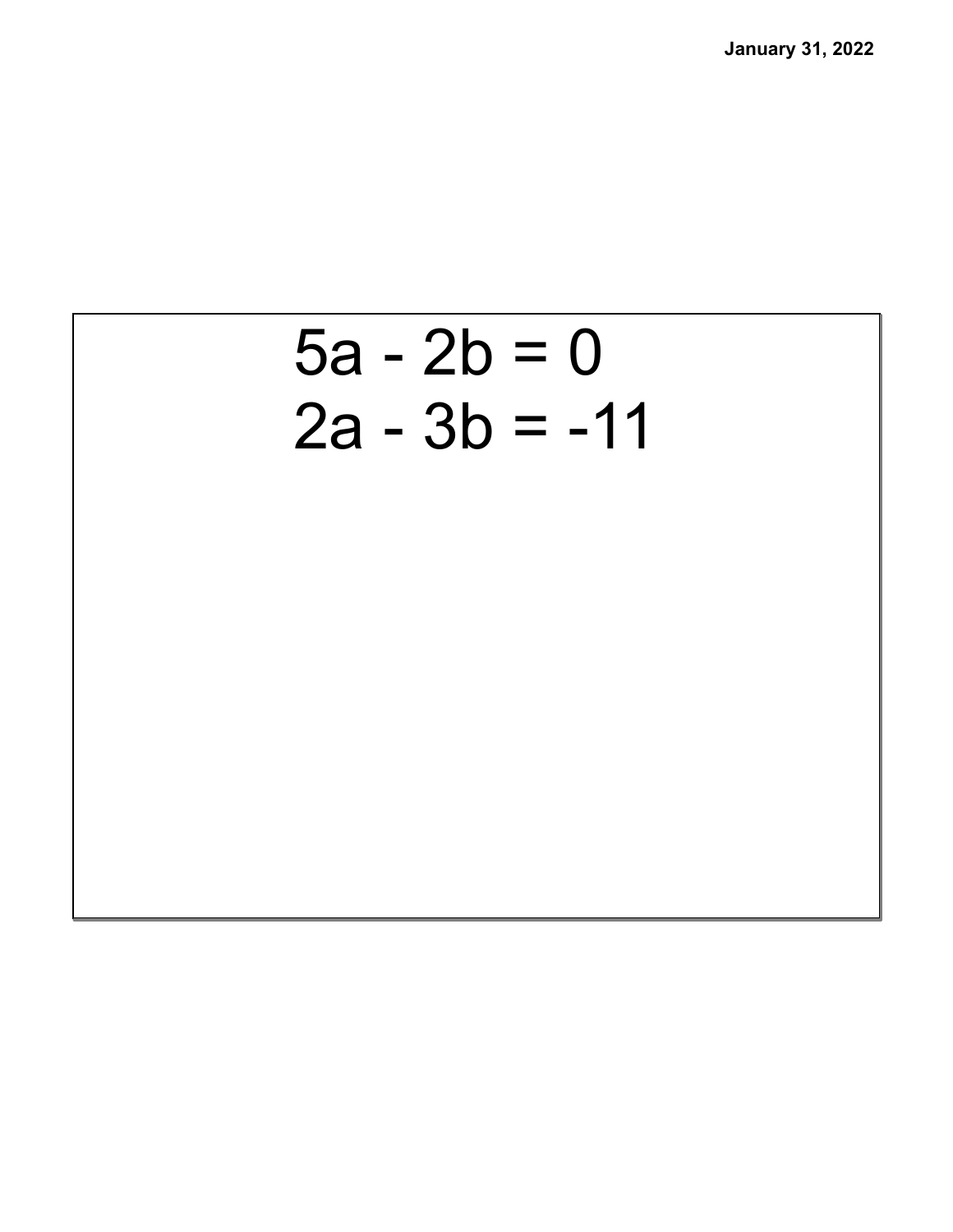One number is 3 less than twice another. Their sum is 18. What are the numbers?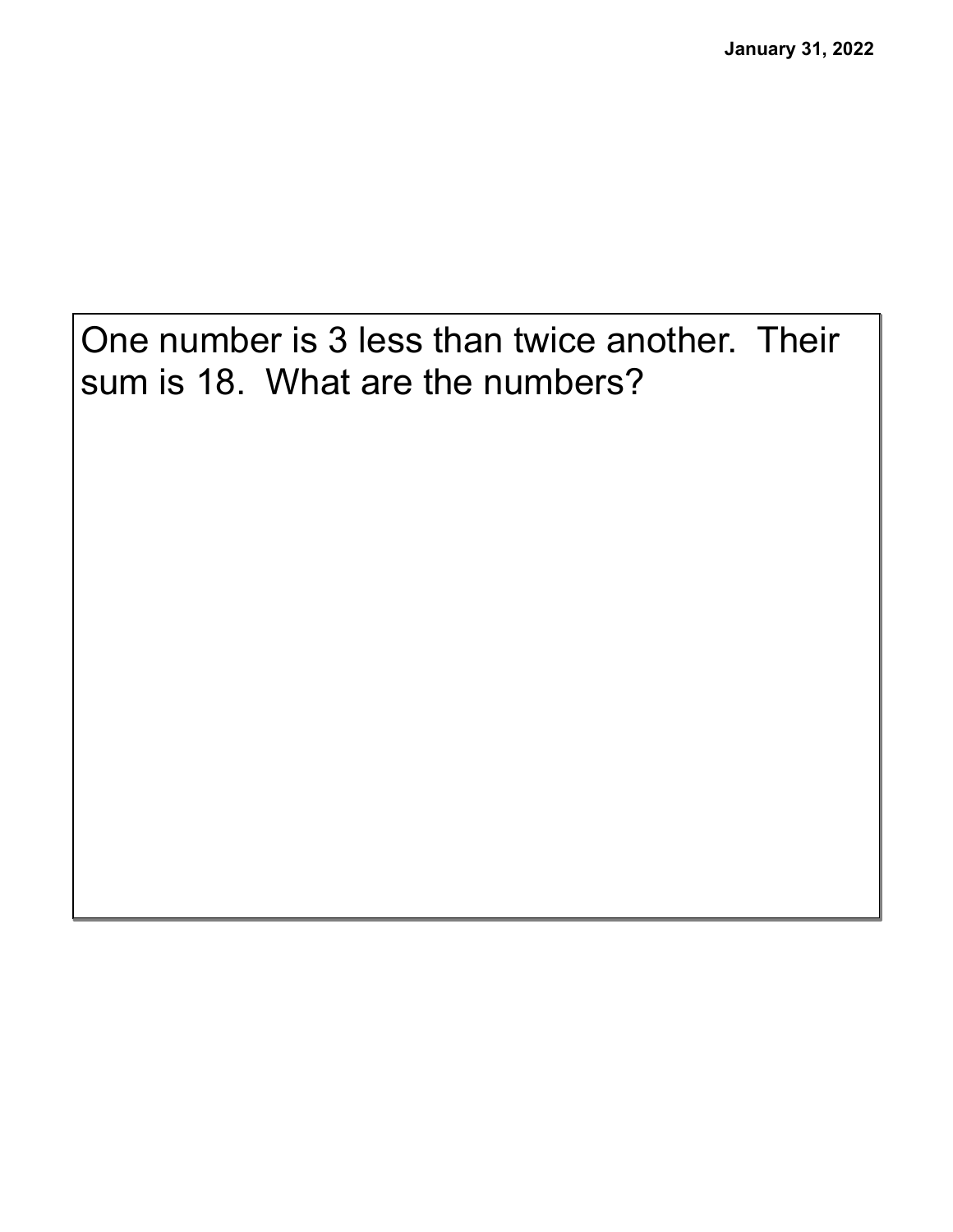![](_page_15_Figure_1.jpeg)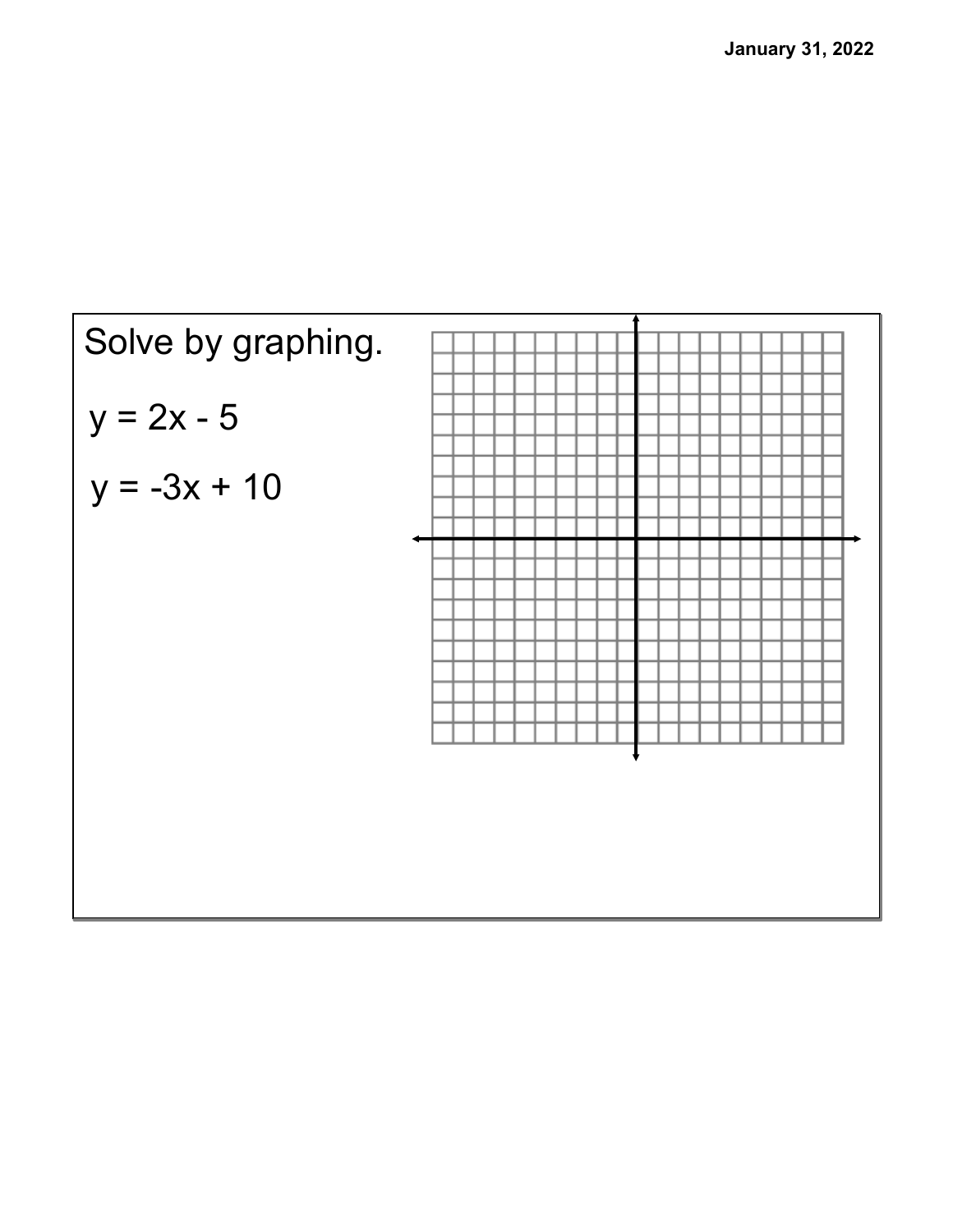![](_page_16_Picture_1.jpeg)